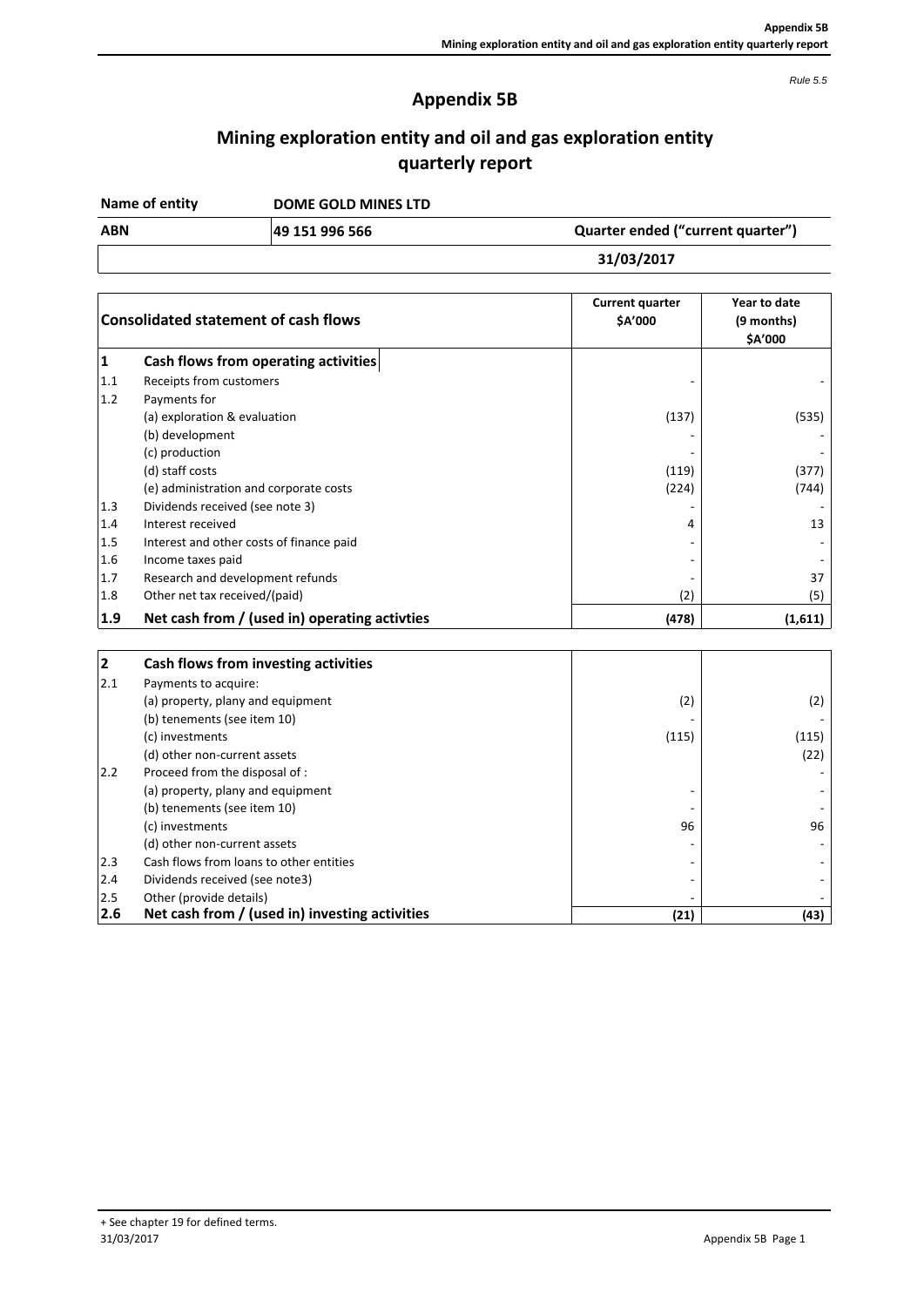| <b>Consolidated statement of cash flows</b> |                                                                            | <b>Current quarter</b><br>\$A'000 | Year to date<br>(9 months)<br>\$A'000 |
|---------------------------------------------|----------------------------------------------------------------------------|-----------------------------------|---------------------------------------|
| 3                                           | Cash flows from financing activities                                       |                                   |                                       |
| 3.1                                         | Proceeds from issues of shares                                             |                                   | 1,875                                 |
| 3.2                                         | Proceeds from issues of convertible notes                                  |                                   |                                       |
| 3.3                                         | Proceeds from exercise of share options                                    |                                   |                                       |
| 3.4                                         | Transaction costs related to issue of shares, convertible notes or options |                                   |                                       |
| 3.5                                         | Proceeds from borrowings                                                   |                                   |                                       |
| 3.6                                         | Repayment of borrowings                                                    |                                   | (6)                                   |
| 3.7                                         | Transaction costs related to loans and borrowings                          |                                   |                                       |
| 3.8                                         | Dividends paid                                                             |                                   |                                       |
| 3.9                                         | Other - issue expenses paid                                                | $\overline{\phantom{0}}$          | (200)                                 |
| 3.10                                        | Net cash from / (used in) financing activities                             | -                                 | 1,669                                 |

| 14            | Net increase/ (decrease) in cash and cash equivalents for the<br>period |       |                   |
|---------------|-------------------------------------------------------------------------|-------|-------------------|
| 4.1           | Cash and cash equivalents at beginning of period                        | 833   | 319               |
| $ 4.2\rangle$ | Net cash from / (used in) operating activities (item 1.9 above)         | (478) | (1,611)           |
| 4.3           | Net cash from / (used in) investing activities (item 2.6 above)         | (21)  | (43)              |
| 4.4           | Net cash from / (used in) financing activities (item 3.10above)         |       | 1,669             |
| 4.5           | Effect of movement in exchange rates on cash held                       | (1)   | $\left( 1\right)$ |
| 4.6           | Cash and cash equivalent at end of period                               | 333   | 333               |

| 15  | Reconciliation of cash and cash equivalent                     | <b>Current quarter</b><br><b>SA'000</b> | <b>Previous quarter</b><br><b>SA'000</b> |
|-----|----------------------------------------------------------------|-----------------------------------------|------------------------------------------|
| 5.1 | <b>Bank balances</b>                                           | 32                                      | 28                                       |
| 5.2 | Call deposits                                                  | 301                                     | 805                                      |
| 5.3 | <b>Bank overdrafts</b>                                         |                                         |                                          |
| 5.4 | Other (provide details)                                        | -                                       |                                          |
| 5.5 | Cash and cash equivalents at end of quarter (should equal item |                                         |                                          |
|     | 4.6 above)                                                     | 333                                     | 833                                      |

| 6   | Payments to directors of the entity and their associates                                              |               |
|-----|-------------------------------------------------------------------------------------------------------|---------------|
|     |                                                                                                       | <b>SA'000</b> |
| 6.1 | Aggregate amount of payments to these parties included in item 1.2                                    | 26            |
| 6.2 | Aggregate amount of cash flow from loans to these parties included in item 2.3                        |               |
| 6.3 | Included below any explanation necessary to understand the transactions included in items 6.1 and 6.2 |               |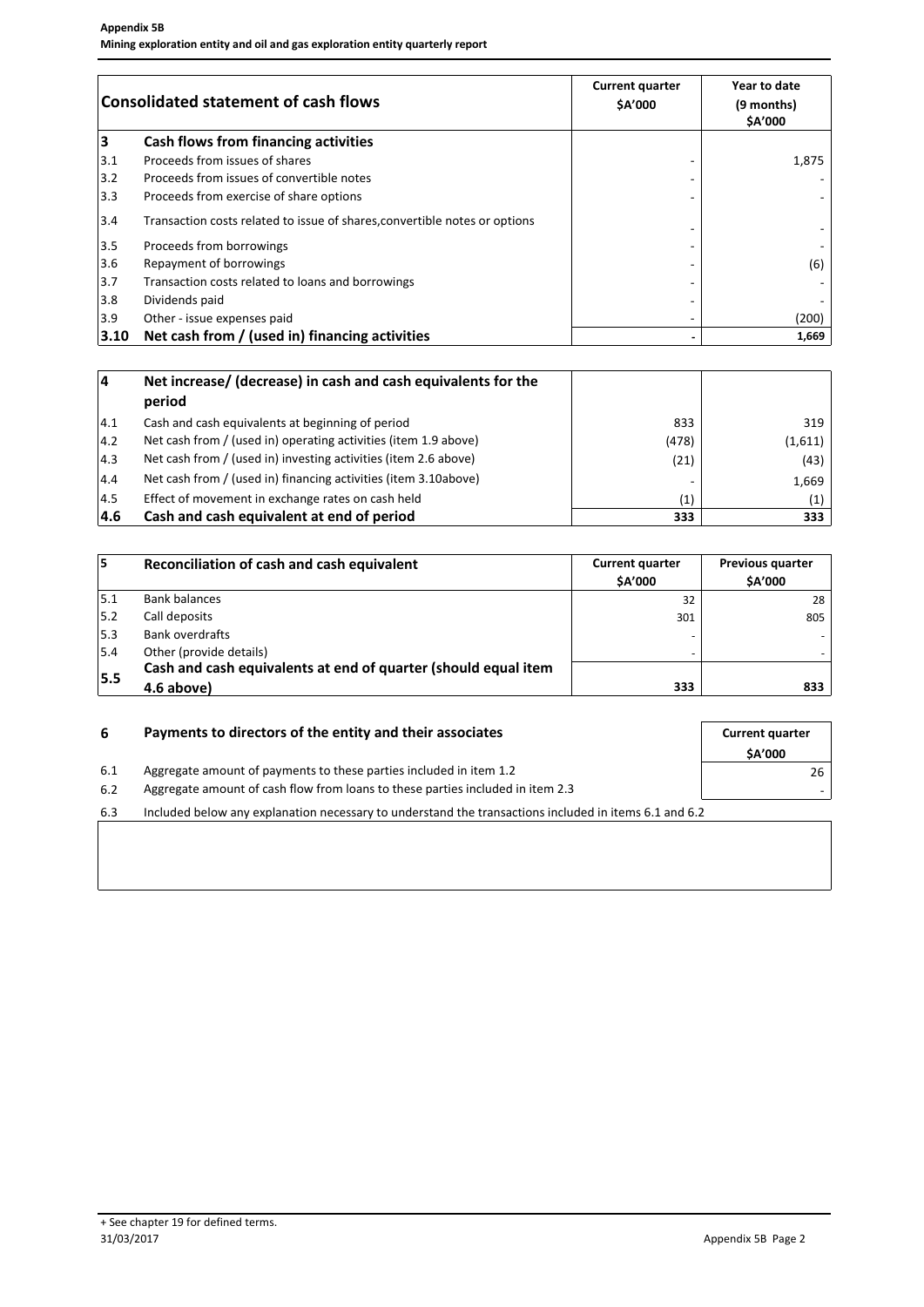## **Payments to related entities of the entity and their associates Current quarter**

- 7.1 Aggregate amount of payments to these parties included in item 1.2
- 7.2 Aggregate amount of cash flow from loans to these parties included in item 2.3

**\$A'000**

7.3 Included below any explanation necessary to understand the transactions included in items 7.1 and 7.2

| 8   | <b>Financing facilities available</b>          | Total facility amount | Amount drawn   |
|-----|------------------------------------------------|-----------------------|----------------|
|     | Add notes as necessary for an understanding of | at quarter end        | at quarter end |
|     | the position                                   | \$A'000               | \$A'000        |
| 8.1 | Loan facilities                                | 4,600                 | 1,097          |
| 8.2 | Credit standby arrangements                    | -                     |                |
| 8.3 | Other (please specify)                         | -                     |                |

8.4 Included below a description of each facility above, including the lender, interest rate and whether it is secured or unsecured. If any additional facilities have been entered into or are proposed to be entered into after quarter end, include details of those facilities as well.

Lender: Luxury Enterprises Ltd 5% unsecured loan \$1m loan facility Lender: Tiger Ten Investment Ltd 5% unsecured loan \$3.5m loan facility Lender: Mr Tadao Tsubata 5% unsecured loan \$100K loan facility

| وا  | <b>Estimated Cash outflow for next quarter</b> | <b>SA'000</b> |
|-----|------------------------------------------------|---------------|
| 9.1 | Exploration and evaluation                     | 100           |
| 9.2 | Development                                    |               |
| 9.3 | Production                                     |               |
| 9.4 | Staff costs                                    | 104           |
| 9.5 | Administration and corporate costs             | 100           |
| 9.6 | Other (provide details if material)            |               |
| 9.7 | <b>Total estimated cash outflow</b>            | 304           |